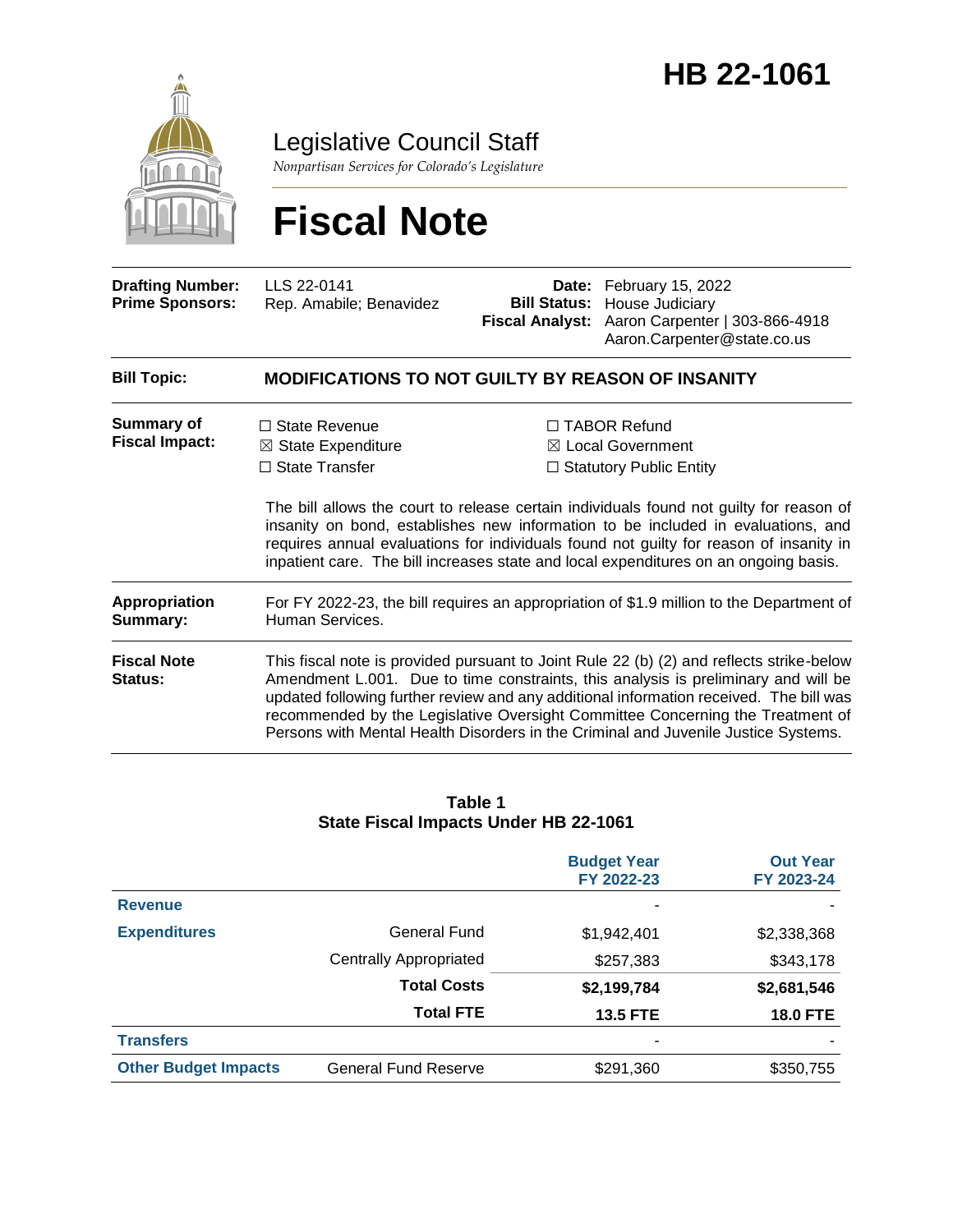### February 15, 2022 **HB 22-1061**

#### **Summary of Legislation**

**Bond after being found not guilty for reason of insanity.** After September 1, 2022, when an individual is found not guilty for reason of insanity, the bill allows the defendant to request the court to be released on bond and to stay the commitment of the defendant to the Department of Human Services until an initial release hearing is held; however, this provision does not apply if the crime is a class 1 or 2 felony, resulted in another person suffering serious bodily injury or death, involved the defendant using a deadly weapon, or involved felonious unlawful sexual behavior. In determining if bond is appropriate, the courts must consider the current criteria for setting bond, treatment needs, availability of treatment in the community, ability of the DHS to conduct a release evaluation in the community, whether the DHS can timely admit the defendant, and usefulness of an observed period. If the court permits a defendant to remain on bond, the court shall order the department to conduct a release examination on an outpatient basis, as well as any other appropriate conditions of release including outpatient treatment. The court may not delay the final disposition and entry of finding of not guilty by reason of insanity unless the defendant is at liberty and requests a delay. If the defendant is at liberty, the district attorney or a bonding commissioner may file a motion to revoke bond.

**Order to commitment.** If the court orders an individual not guilty by reason of insanity to be committed to the DHS, the DHS must arrange for the transport to admit the defendant.

**Release from commitment.** After September 1, 2022, upon initial commitment after being found not guilty for reason of insanity, the court must schedule an initial release hearing no later than 120 days and must order the DHS to complete a release examination no later than 30 days prior to the hearing. A defendant may request additional evaluations. If the court finds the defendant is eligible for conditional release, the court may impose such terms and conditions as it determines are in the best interest of the defendant and the community. If the court find the defendant ineligible, it must recommit the defendant to the physical custody of the DHS.

Release **examinations.** The bill adds additional requirements to what needs to be included in a release examination including: a summary of the materials reviewed to come up with the opinion; the defendant's current diagnosis; information about medications prescribed; a summary of the treatment provided since the last examination; an initial assessment of the defendant's risk of reoffending; a summary of the specific treatment available in the community; a summary of whether and how ongoing risks could be managed if the defendant was placed in the community; and an opinion as to whether the defendant meets the applicable test for release.

**Annual reporting.** After September 1, 2022, the chief officer of the institution where a defendant is committed must annually submit a report to the court, defendant, prosecuting attorney, and any other attorney of record certifying whether the defendant continues to require inpatient hospitalization. The report must be submitted each year by the date on which the defendant was initially committed for inpatient hospitalization. The report must include all the information required in release examinations.Upon review of the report, the court may order a release hearing.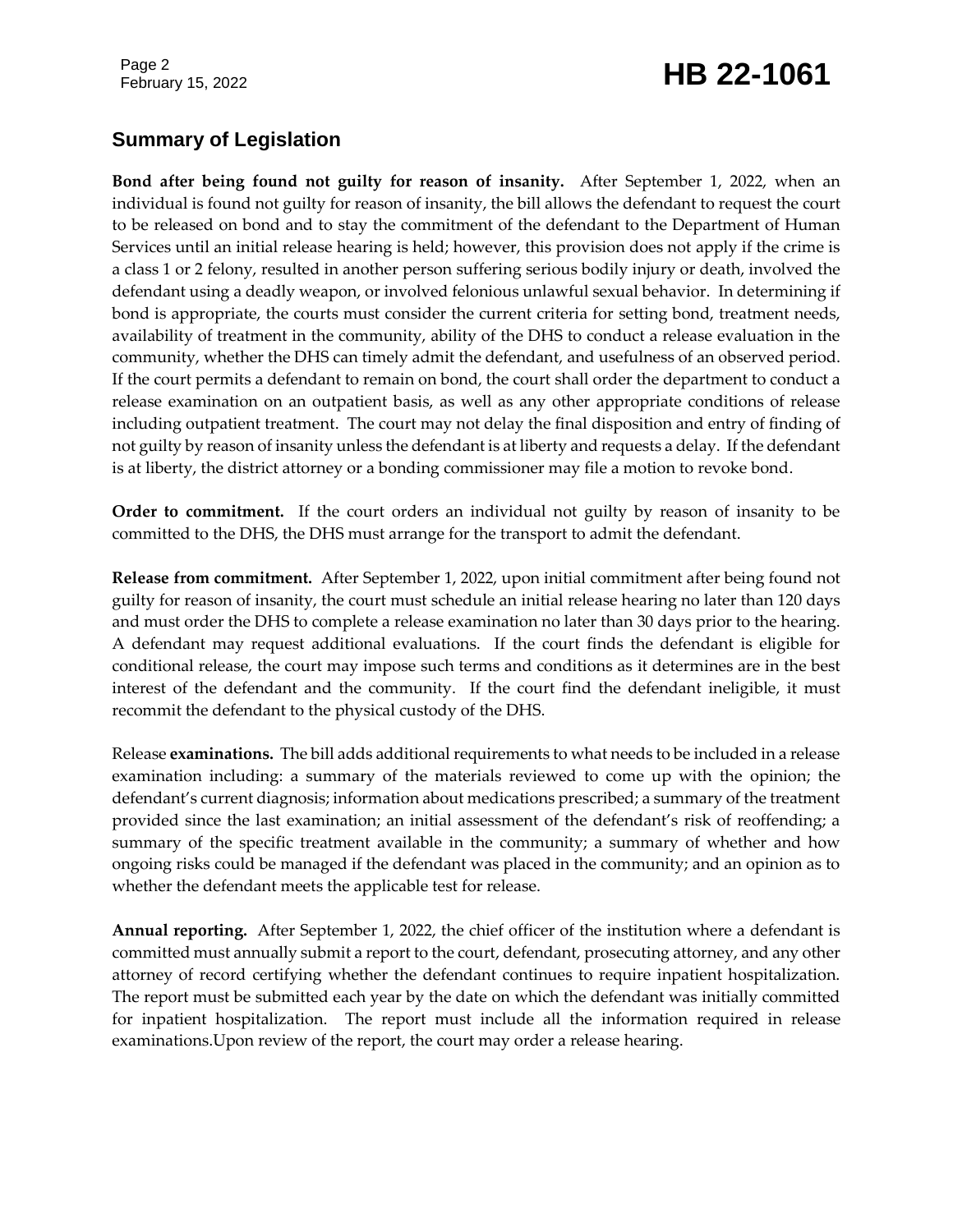February 15, 2022 **HB 22-1061** 

#### **Assumptions**

The fiscal note assumes that the DHS receives 11 defendants found not guilty for reason of insanity per year who will require an evaluation. In addition, the fiscal note assumes that there are currently 130 defendants in inpatient care of the DHS that will require an annual evaluation, for a total of 141 evaluations per year. Finally, the fiscal note assumes that 10 individuals per year will be released from inpatient hospitalizations to community settings as a result of the bill, which will require transition services from the DHS.

#### **State Expenditures**

State General Fund expenditures within the DHS will increase by \$2.2 million in FY 2022-23 and \$2.7 million in FY 2023-24 as shown in Table 2 and described below. In addition, workload in the Judicial Department will increase, as described below.

|                                           |                  | FY 2022-23      | FY 2023-24      |
|-------------------------------------------|------------------|-----------------|-----------------|
| <b>Department of Human Services</b>       |                  |                 |                 |
| <b>Personal Services</b>                  |                  | \$1,360,551     | \$1,814,068     |
| <b>Operating Expenses</b>                 |                  | \$20,250        | \$24,300        |
| <b>Capital Outlay Costs</b>               |                  | \$111,600       |                 |
| <b>Transition Services</b>                |                  | \$450,000       | \$500,000       |
| Centrally Appropriated Costs <sup>1</sup> |                  | \$257,383       | \$343,178       |
| <b>Total Cost</b>                         |                  | \$2,199,784     | \$2,681,546     |
|                                           | <b>Total FTE</b> | <b>13.5 FTE</b> | <b>18.0 FTE</b> |

#### **Table 2 Expenditures Under HB 22-1061**

<sup>1</sup> *Centrally appropriated costs are not included in the bill's appropriation.*

**Department of Human Services.** Starting in FY 2022-23, expenditures in the DHS will increase to provide additional evaluations and additional transition services.

 **Evaluations.** Based on the assumptions outlined above, the DHS will require 18.0 FTE to administer the various evaluations. The fiscal note assumes that 4.0 FTE are required to conduct initial evaluations when an individual is found not guilty by reason of insanity and that 14.0 FTE are required for the annual evaluations. Costs include personal services, operating expenses, and capital outlay costs as outlined in Table 2. Costs in FY 2022-23, are prorated for a September 1 start date and the General Fund pay date shift.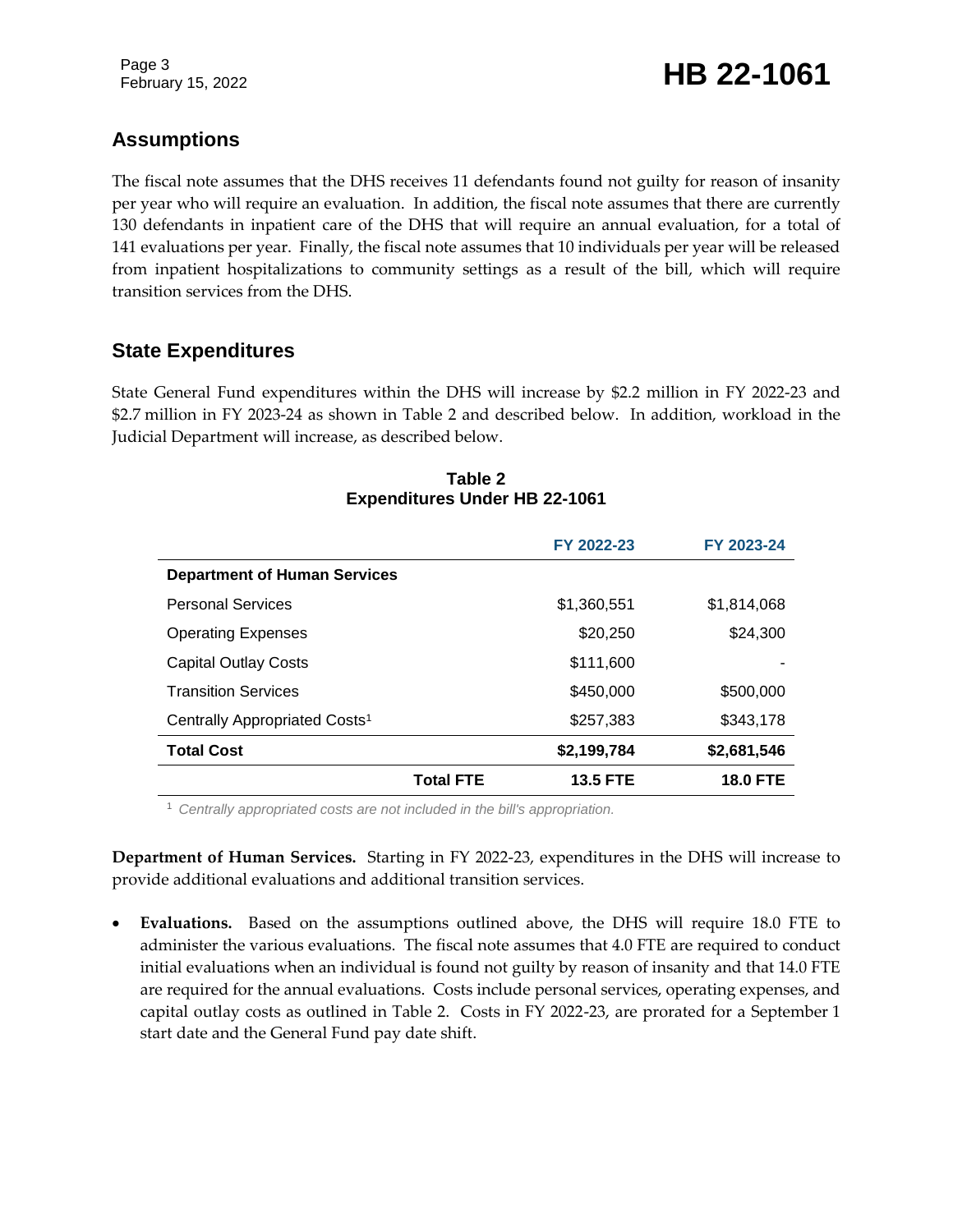# February 15, 2022 **HB 22-1061**

- **Transition services.** Starting in FY 2022-23, expenditures in the DHS will increase to provide transition services from inpatient to outpatient care. Based on the assumptions outlined above, the fiscal note estimates that transition services cost \$50,000 per year per individual released. Costs in FY 2022-23 are prorated for a September 1 start date. Additional releases may occur as a result of the bill, but will depend on the determinations of the courts. The fiscal note assumes that the DHS will request resources through the annual budget process as the bill's impact is better known.
- **Transportation services.** The DHS will have an increase in workload and potential expenditures to arrange transport for individuals ordered not guilty by reason of insanity from court to a DHS facility. These costs have not been estimated.

**Judicial Department.** The bill will require the court to hold additional hearings and court staff to do additional tracking of required evaluations and deadlines, set additional hearings, enter additional data into the case management system, and process additional forms. In addition, workload to independent judicial agencies that represent indigent persons will increase to attend additional hearings. Due to the low number of cases where a defendant is found not guilty for reason of insanity, this additional workload can be accomplished within existing appropriations.

**Centrally appropriated costs.** Pursuant to a Joint Budget Committee policy, certain costs associated with this bill are addressed through the annual budget process rather than in this bill. These costs, which include employee insurance and supplemental employee retirement payments, are shown in Table 2.

#### **Other Budget Impacts**

**General Fund reserve.** Under current law, an amount equal to 15 percent of General Fund appropriations must be set aside in the General Fund statutory reserve beginning in FY 2022-23. Based on this fiscal note, the bill is expected to increase the amount of General Fund held in reserve as shown in Table 1, which will decrease the amount of General Fund available for other purposes.

#### **Local Government**

Workload for local district attorney offices will increase to attend and to prepare for additional hearings. District attorney offices are funded by the counties within the office's judicial district.

#### **Effective Date**

The bill takes effect 90 days following adjournment of the General Assembly sine die, assuming no referendum petition is filed.

#### **State Appropriations**

In FY 2022-23, the bill requires a General Fund appropriation of \$1,942,401 and 13.5 FTE to the Department of Human Services.